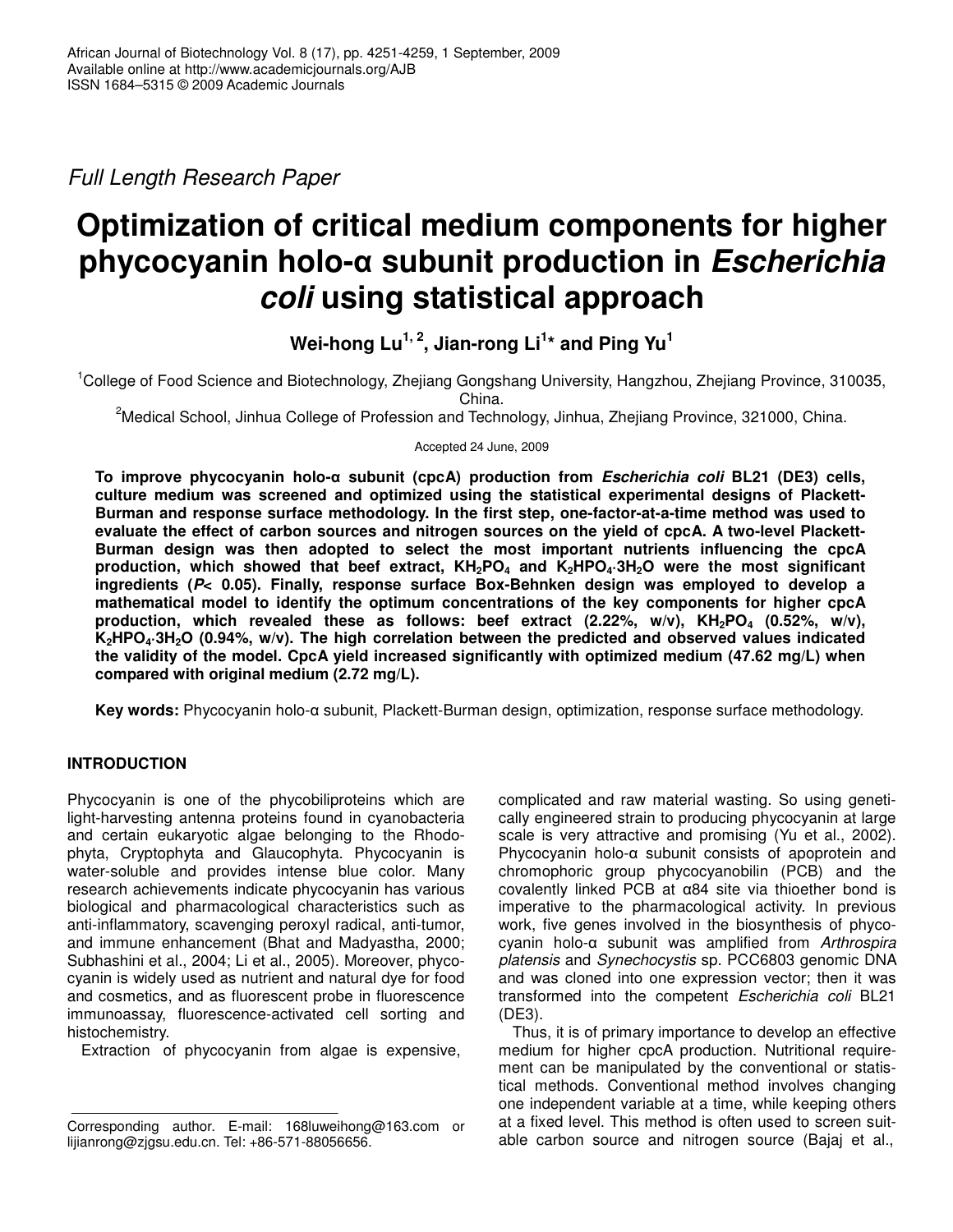| Code           | Variable                              | Low level (-1) | High level $(+1)$ | <b>Effect</b> | t-Value  | P- Value |
|----------------|---------------------------------------|----------------|-------------------|---------------|----------|----------|
| X1             | Glucose $(g/L)$                       | 10             | 40                | $-6.597$      | $-3.857$ | 0.061    |
| X2             | Dummy                                 | 0              | 0                 | $-0.378$      | $-0.221$ | 0.846    |
| X3             | Beef extract (g/L)                    | 5              | 20                | 7.904         | 4.621    | 0.044    |
| X4             | NaCl $(g/L)$                          | 1.25           | 5                 | 6.868         | 4.015    | 0.057    |
| X <sub>5</sub> | Dummy                                 | 0              | $\Omega$          | 2.131         | 1.246    | 0.339    |
| X6             | $K_2HPO_4 \cdot 3H_2O$ (g/L)          | $\overline{c}$ | 8                 | 7.416         | 4.335    | 0.049    |
| X7             | KH <sub>2</sub> PO <sub>4</sub> (g/L) |                | 4                 | 9.493         | 5.550    | 0.031    |
| X8             | $MgSO_4 \cdot 7H_2O$ (g/L)            | 1.25           | 5                 | 3.852         | 2.252    | 0.153    |
| X9             | Dummy                                 | 0              |                   | $-0.057$      | $-0.033$ | 0.977    |

**Table 1.** Levels of the variables and statistical analysis of Plackett-Burman design.

2009). However, it is not quite effective to determine the optimum level of each medium component for it is not only time consuming but also easily misses the interactions between the components. On the contrary, statistical approaches which have been extensively applied to medium optimization can eliminate the above-mentioned limitations (Ren et al., 2008; Pan et al., 2008; Xu et al., 2008). Plackett-Burman design is well established and widely used statistical technique for selecting the most effective components with high significance levels for further optimization, while ignoring interactions among variables (Plackett and Burman, 1946). Response surface methodology may be summarized as a collection of experimental strategies, mathematical methods and statistical inference for exploring the functional relationship between a response value and a set of design variables (Han et al., 2008; Kumar and Gupta, 2008). Furthermore, the optimum of each variable will be obtained by differential approximation. Here, we report the medium optimization for maximum cpcA production in the engineered strain *E. coli* BL21 (DE3) by one-factor-at-atime and statistical approaches.

## **MATERIALS AND METHODS**

## **Microorganism and medium**

The engineered strain *E. coli* BL21 (DE3), which bears an expression vector containing all the necessary five genes to produce  $p$ hycocyanin holo- $\alpha$  subunit, was constructed in our laboratory and used throughout the study. The seed medium contained (g/L): peptone, 10; yeast extract, 5; sodium chloride, 10. The basal medium contained (g/L): yeast extract, 10; sodium chloride, 5; peptone, 16; K2HPO4·3H2O, 8; KH2PO4, 4; MgSO4·7H2O, 5; NH4Cl, 2. The medium was sterilized in an autoclave for 20 min at 121°C.

## **Cultivation and induction**

One loopful of cells from the seed medium slant was transferred aseptically to 50 mL of the seed medium in a 250 mL conical flask and incubated for 10 h on a rotary shaker operating at 160 and 37 r/min. This was used as the inoculum. Fermentation and induction was carried out in 100 mL Erlenmeyer flask containing 20 mL of the modified basal medium. The medium was inoculated with 5% (v/v) of 10 h old *E. coli* culture and incubated at 37°C and 160 rpm for 2 h. Then, isopropyl-β-D-thiogalactopyranoside was added to a final concentration of 1 mM to exponentially growing cells. Induced cells were grown for 12 h at 20 and 160 rpm. All experiments were performed in triplicate and results represented the mean values of three independent experiments.

## **Assay of cpcA production**

After induction, 10 mL of the culture broth was centrifuged at 5000 and 4 r/min for 5 min and pellet was resuspended in 1 mL of the phosphate buffer (20 mM; pH 7.2), and then disrupted ultrasonically. Cell debris was removed by centrifugation at 16000 and 4 rpm for 20 min. The optical density of the supernatant was measured at 623 and 650 nm. CpcA concentration, according to Bennett and Bogorad (1973), was defined as:

$$
cpcA = \frac{(OD_{623} - 0.474(OD_{650}))}{5.34}
$$
 (1)

Where cpcA is the phycocyanin holo- $\alpha$  subunit concentration ( $q/L$ ),  $OD_{623}$  is the optical density of the sample at 623 nm, and  $OD_{650}$  is the optical density of the sample at 650 nm.

## **Evaluation of carbon and nitrogen sources for the production of cpcA**

Carbon and nitrogen sources were screened by one-factor-at-atime method, and the best nutrient was included for the next design. The effect of different carbon sources such as glucose, citric acid, sucrose, malic acid, glycerol, soluble starch and maltose was studied as an additive 1% (w/v) in the basal medium. Similarly, the effect of different nitrogen sources; peptone, yeast extract, beef extract,  $NaNO<sub>3</sub>$ ,  $NH<sub>4</sub>Cl$ , glutamic acid and urea was individually evaluated by replacing 2.8% (w/v) peptone, yeast extract and NH4Cl in the basal medium.

## **Plackett-Burman design**

Based on Plackett-Burman design (Yuan et al., 2008; Volontè et al., 2008; Hao et al., 2007), six factors glucose, sodium chloride, K<sub>2</sub>HPO<sub>4</sub>·3H<sub>2</sub>O, KH<sub>2</sub>PO<sub>4</sub>, beef extract, MgSO<sub>4</sub>·7H<sub>2</sub>O were used to determine the key ingredients significantly affecting the cpcA production. Each factor was examined at two levels: -1 for low level and +1 for high level. Table 1 illustrates the levels of each factor used in the experimental design, whereas, Table 2 represents the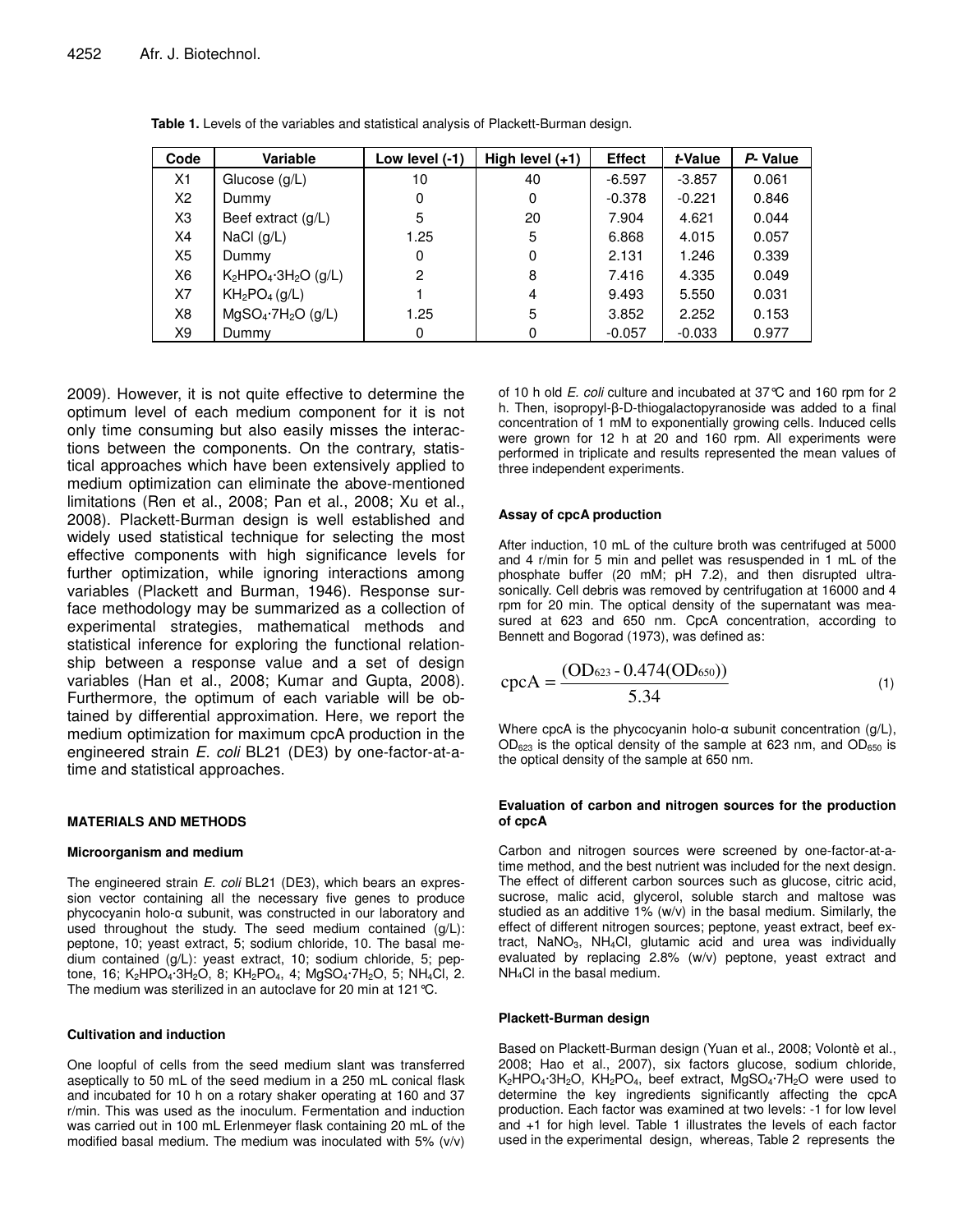| Run            | X <sub>1</sub> | X2   | X3   | <b>X4</b> | X <sub>5</sub> | X <sub>6</sub> | <b>X7</b> | X8   | <b>X9</b> | cpcA(mg/L) |
|----------------|----------------|------|------|-----------|----------------|----------------|-----------|------|-----------|------------|
|                |                | $-1$ | 1    | -1        | $-1$           | -1             |           |      |           | 15.95      |
| $\overline{2}$ |                |      | $-1$ | 4         | -1             | $-1$           | -1        |      |           | 3.84       |
| 3              | -1             |      | 4    | $-1$      |                | -1             | $-1$      | -1   |           | 8.76       |
| 4              |                | $-1$ | 4    | ٠         | -1             |                | -1        | -1   | -1        | 14.75      |
| 5              |                |      | -1   |           |                | $-1$           |           | -1   | -1        | 12.88      |
| 6              |                |      |      | -1        |                |                | -1        |      | -1        | 16.68      |
|                | -1             |      |      |           | -1             |                |           | $-1$ |           | 33.60      |
| 8              | $-1$           | $-1$ |      |           |                | -1             |           |      | -1        | 30.40      |
| 9              | $-1$           | -1   | -1   | ٠         |                |                | -1        |      |           | 21.57      |
| 10             |                | $-1$ | -1   | -1        |                |                |           | $-1$ |           | 12.54      |
| 11             | -1             |      | -1   | -1        | -1             |                |           |      | -1        | 19.54      |
| 12             | -1             | -1   | -1   | -1        | -1             | -1             | -1        | -1   | -1        | 2.36       |

**Table 2.** Plackett-Burman design for 9 variables with coded values along with the observed results.

design matrix. The effect of each variable on cpcA production was calculated by the following equation:

$$
E(Xi) = \frac{2(\sum Ri_{^{(+)}} - \sum Ri_{^{(-)}})}{N}
$$
 (2)

Where E(Xi) is the concentration effect of the variable under study,  $\text{Ri}_{(+)}$  and  $\text{Ri}_{(+)}$  are responses of trials where the variable (Xi) measured was at its high and low levels, respectively, and N is the total number of trials. Experimental error was evaluated by calculating the variance among the dummy variables as follows:

$$
V_{\rm eff} = \sum \frac{(E_d)^2}{n}
$$
 (3)

Where  $V_{\text{eff}}$  is the variance of the concentration effect, n is the number of dummy variables, and  $E_d$  is the concentration effect for the dummy variables. The significance of each variable was measured via Student's *t*-test. The variables with confidence levels greater than 95% (*P*< 0.05) were considered to have significant impact on cpcA production.

#### **Response surface methodology**

The next step in the formulation of the medium was to determine the optimum levels of significant variables for cpcA production. Therefore, the response surface methodology, using a threevariable Box-Behnken design (Box and Behnken, 1960) with three replicates at the center point, was adopted for maximizing cpcA production. For statistical calculations, coding of the variables was done according to the following equation:

$$
X_i = \frac{N_i - N_0}{\Delta N_i}
$$
 (4)

Where  $X_i$  is the coded value of an independent variable,  $N_i$  is the actual value of an independent variable,  $N_0$  is the actual value of an independent variable at the center point, and  $\geq N_i$  is the step change. In this study, the experimental plan consisted of 15 trials and the value of the dependent response was the average of three replications. For predicting the optimal point, a second-order polynomial equation was fitted to correlate the relationship between variable and response. The model equation used for the analysis is given below:

$$
y = \beta_0 + \sum \beta_i X_i + \sum \beta_{ij} X_i X_j + \sum \beta_{ii} X_i^2
$$
 (5)

Where y is the predicted response,  $\beta_0$  is the intercept term,  $\beta_{\mathsf{i}}$  is the linear coefficient,  $\beta_{ii}$  is the squared coefficient, and  $\beta_{ij}$  is the interaction coefficient. Experimental designs were generated using the software Design Expert 7.0 (Stat-Ease Inc., Minneapolis, USA). Statistical analysis of the data was conducted to evaluate the analysis of variance (ANOVA) to determine the significance of each term in the fitted equation.

# **RESULTS AND DISCUSSION**

# **Effect of carbon and nitrogen sources on cpcA production**

Different carbons were tested for cpcA production from the engineered strain *E. coli* BL21 (DE3). It was observed that glucose was the best carbon source for maximum production of cpcA (Figure 1) followed by glycerol and citric acid. However, maltose and sucrose were found to slightly decrease the yield of cpcA compared with control. It was reported that glucose being a simple carbon source was preferred by several microorganisms.

Of the seven nitrogen sources evaluated, beef extract resulted in the highest yield of cpcA (Figure 2). Ammonium chloride and sodium nitrate, as inorganic nitrogen source, were not suitable for cpcA production, which was mainly due to very low biomass (data not shown). Beef extract has abundant amino acid of all kinds, so it is beneficial to both cell growth and cpcA production.

# **Screening of important medium constituents using Plackett-Burman design**

As shown in Table 2, the experiment was conducted in 12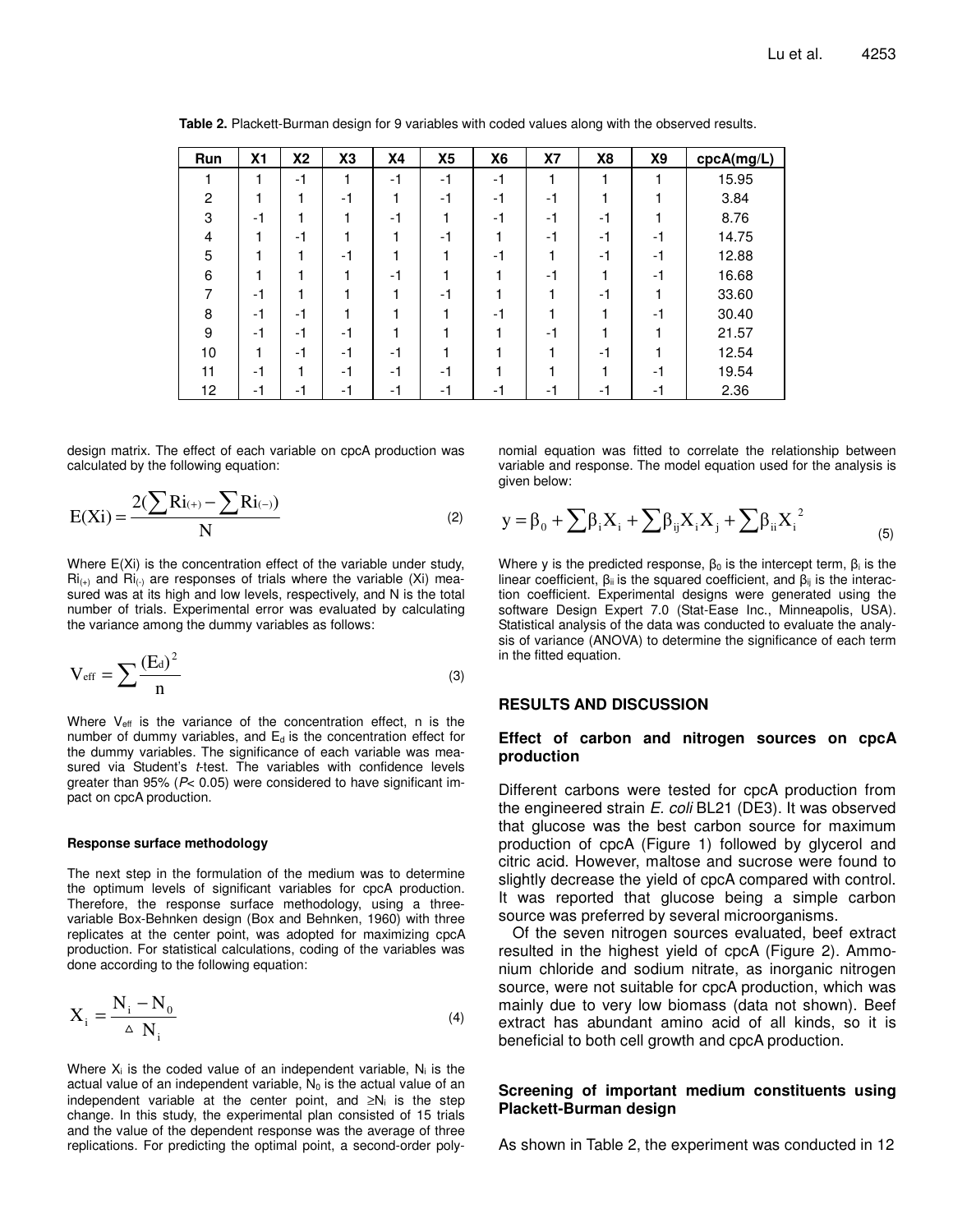

**Figure 1.** Effect of different carbon sources on cpcA production in *Escherichia coli*.



**Figure 2.** Effect of different nitrogen sources on cpcA production in *Escherichia coli*.

runs to investigate the effect of 9 variables (including three dummy variables). The dummy variables were used as the measure of variability for Plackett-Burman design and they gave a direct estimate of the standard error of a factor effect. Statistical analysis of the responses were performed which is represented in Table 1. Glucose was found to have negatively effect to cpcA production. If the effect of the tested variable is positive, the influence of the variable on response is greater at a high level; in contrast, if it is negative, the influence of the variable is greater at a low level. Analysis of *P*-value showed that beef extract,  $K_2HPO_4·3H_2O$  and  $KH_2PO_4$  had significant effect on cpcA production  $(P < 0.05)$  and hence they were

selected for further optimization. Variables with insignificant effect  $(P > 0.05)$ ; glucose, sodium chloride and MgSO<sup>4</sup> were not included in the next optimization experiment, but used in all trials at their high or low level, according to the positive or negative effect, respectively.

# **Box-Behnken design and response surface analysis**

The Box-Behnken design was employed to study the interactions among the significant variables and also their optimal levels. The range and levels of three variables, viz. beef extract,  $K_2HPO_4.3H_2O$  and  $KH_2PO_4$  are presen-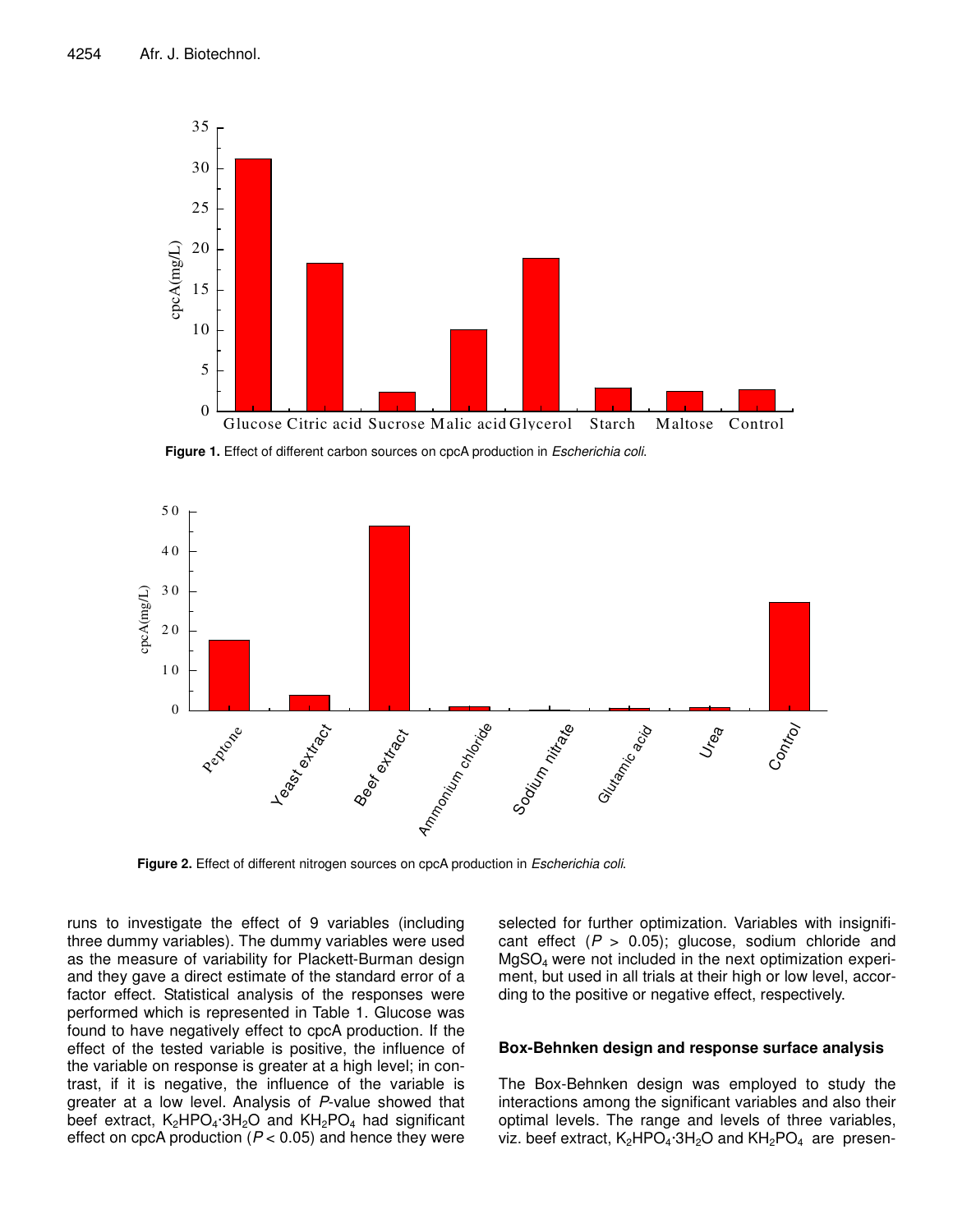| Variable                        |        | Range and levels |    |    |  |
|---------------------------------|--------|------------------|----|----|--|
|                                 | Symbol |                  |    |    |  |
| Beef extract (%,w/v)            |        | 10               | 20 | 30 |  |
| $K_2HPO_4 \cdot 3H_2O$ (%, w/v) |        |                  |    | 15 |  |
| $KH_2PO_4$ (%,w/v)              |        |                  |    |    |  |

**Table 3.** Experiment range and levels of independent variables.

**Table 4.** Box-Behnken design matrix of three variables in coded units and the experimentally observed responses.

| Run            | A    | в    | С    | cpcA (mg/L) |
|----------------|------|------|------|-------------|
|                | $-1$ | $-1$ | 0    | 18.996      |
| 2              | -1   |      | 0    | 33.078      |
| 3              |      | -1   | U    | 27.019      |
| $\overline{4}$ |      |      | 0    | 42.097      |
| 5              | ი    | -1   | $-1$ | 10.068      |
| 6              | 0    | -1   |      | 39.452      |
| 7              | 0    |      | -1   | 42.243      |
| 8              | 0    |      |      | 35.889      |
| 9              | -1   | 0    | -1   | 34.174      |
| 10             |      | U    | -1   | 29.865      |
| 11             | -1   | 0    |      | 36.1961     |
| 12             |      | 0    |      | 43.517      |
| 13             | ი    | ŋ    | 0    | 45.900      |
| 14             | O    | O    | U    | 44.087      |
| 15             | ი    |      | ი    | 46.767      |

**Table 5.** ANOVA for quadratic model.

| <b>Source</b>  | Sum of squares | DF | <b>Mean square</b> | <b>F-Value</b> | P-Value |
|----------------|----------------|----|--------------------|----------------|---------|
| Model          | 1473.02        | 9  | 163.67             | 23.28          | 0.0015  |
| A              | 50.27          |    | 50.27              | 7.15           | 0.0441  |
| B              | 417.2          |    | 417.2              | 59.35          | 0.0006  |
| C              | 187.25         |    | 187.25             | 26.64          | 0.0036  |
| AB             | 0.25           |    | 0.25               | 0.035          | 0.8582  |
| AC             | 33.81          |    | 33.81              | 4.81           | 0.0798  |
| BC             | 319.32         |    | 319.32             | 45.43          | 0.0011  |
| $A^2$          | 117.08         |    | 117.08             | 16.66          | 0.0095  |
| B <sup>2</sup> | 344.26         |    | 344.26             | 48.97          | 0.0009  |
| $C^2$          | 59.54          |    | 59.54              | 8.47           | 0.0334  |
| Residual error | 35.15          | 5  | 7.03               |                |         |
| Lack of fit    | 31.41          | 3  | 10.7               | 5.6            | 0.1553  |
| Pure error     | 3.74           | 2  | 1.87               |                |         |
| Total          | 1508.17        | 14 |                    |                |         |

ted in Table 3. The design matrix of the variables in coded units is shown in Table 4 along with experimental responses. The results of ANOVA of quadratic regression model are given in Table 5. The model presented a high determination coefficient ( $R^2$  = 0.9767) explaining 97.67% of

the total variability in the response. The coefficients of regression were calculated and the following secondorder polynomial equation was obtained:

 $Y = 45.58449 + 2.506706A + 7.221518B + 4.837994C -$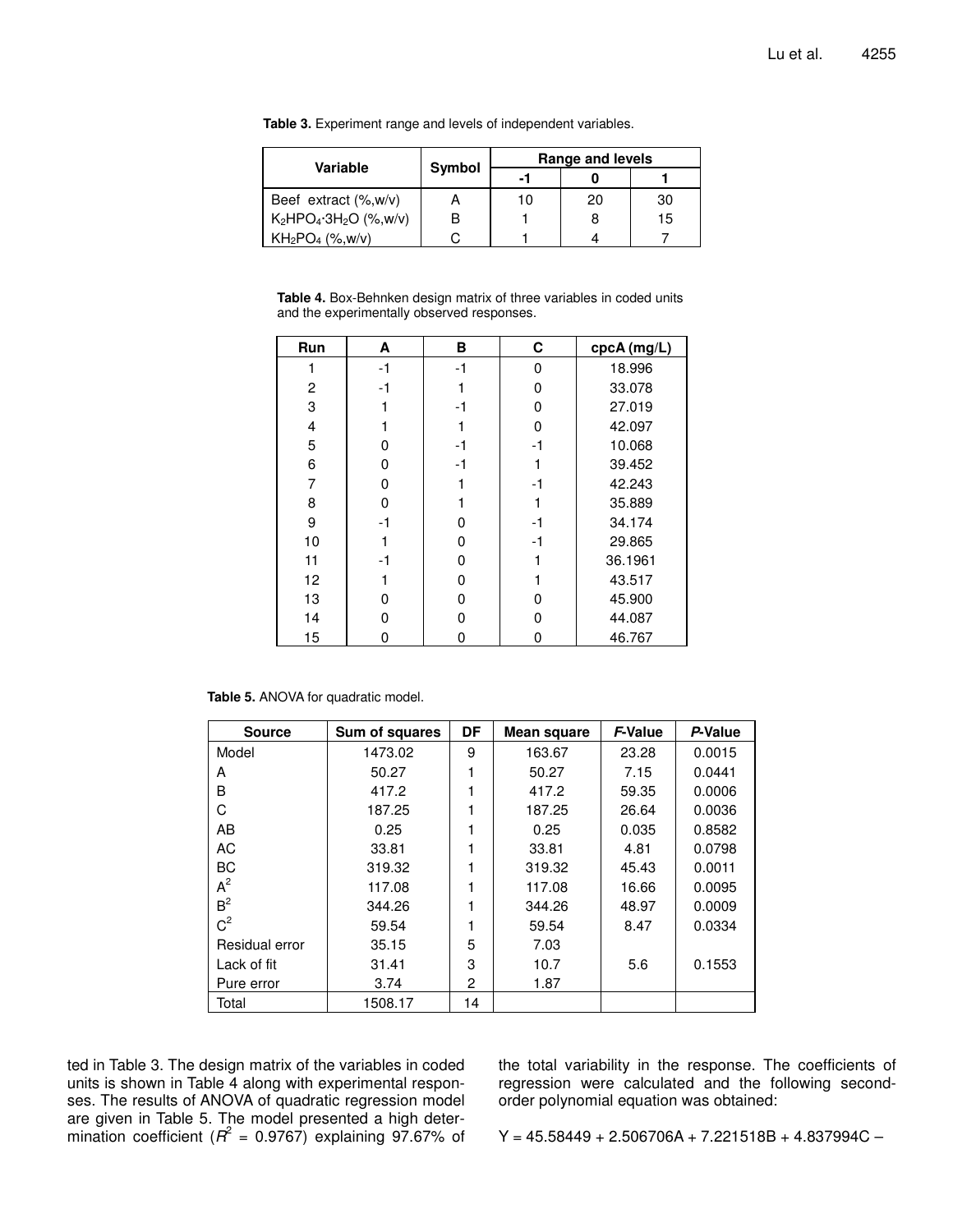

Beef extract (g/L)

**Figure 3.** The response surface plot and corresponding contour plot showing the effect of beef extract and K2HPO4·3H2O on cpcA production in *Escherichia coli*.

 $5.631069$ A $^2$   $9.655972$ B $^2$   $4.015599$ C $^2$   $8.934718$ BC (6)

Where Y is the predicted response; A, B and C are the coded values of beef extract,  $K_2HPO_4.3H_2O$  and  $KH_2PO_4$ , respectively.

The ANOVA of quadratic regression model demonstrates that the model is highly significant, as is evident from the *F*-test with a very low probability value (0.0015). The *P*-values less than 0.05 indicate model terms are significant. In this case, A, B, C,  $A^2$ ,  $B^2$ ,  $C^2$ , BC are significant model terms. The 3D response surface and the 2D contour plots are the graphical representations of the second-order polynomial equation. Both plots are presented in Figures 3-5.

From equations derived by differentiation of Equation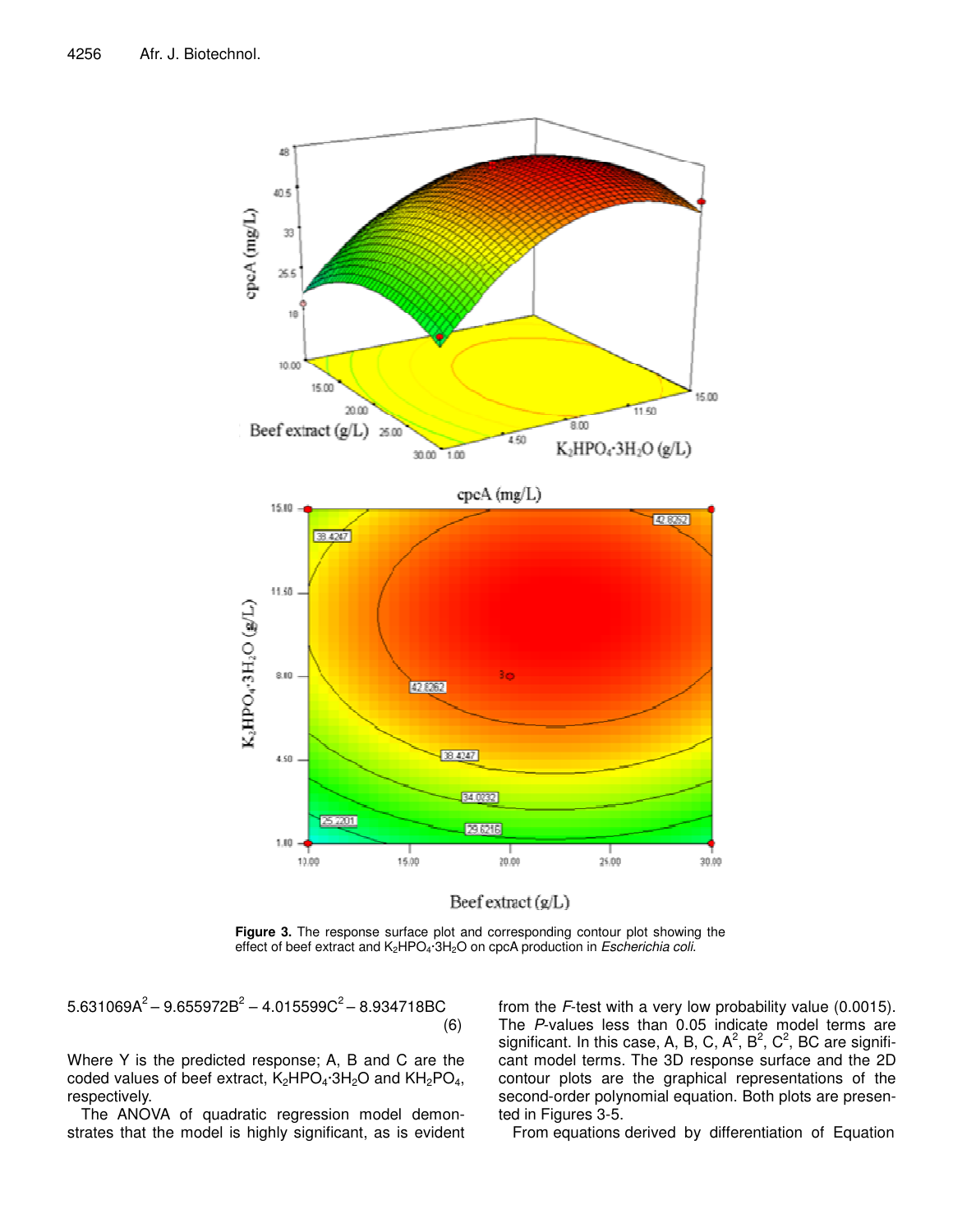

**Figure 4.** The response surface plot and corresponding contour plot showing the effect of beef extract and KH2PO<sup>4</sup> on cpcA production in *Escherichia coli*.

(6), the optimal values of A, B and C in the coded units were found to be 0.2226, 0.1965 and 0.3841, respectively. Correspondingly, beef extract was 22.23 g/L,  $K_2HP$  $O_4$ ·3H<sub>2</sub>O was 9.37 g/L and  $KH_2PO_4$  was 5.15 g/L. The model predicted a maximum cpcA production of 47.50 mg/L. In order to validate the optimization results, six experiments were conducted using the optimum medium composition. CpcA yield of 47.62 mg/L was obtained at this medium composition. The excellent correlation between experimental value and predicted value confirmed the validity of the response model (Gangadharan et al., 2008; Silva and Roberto, 2001).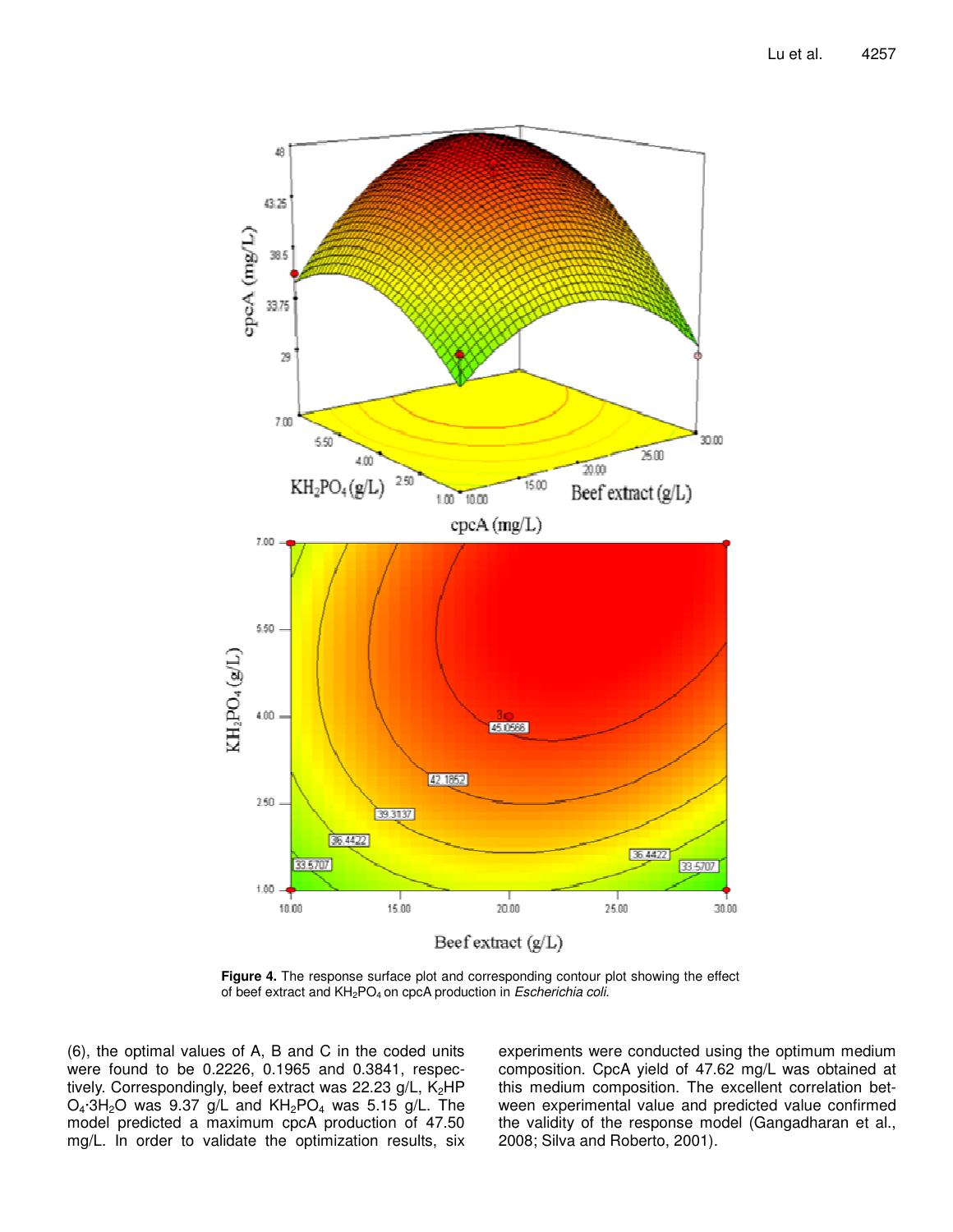

**Figure 5.** The response surface plot and corresponding contour plot showing the effect of K2HPO4·3H2O and KH2PO<sup>4</sup> on cpcA production in *Escherichia coli*.

# **Conclusion**

To date, no study has been reported to optimize medium components using statistical approaches for the enhancement of cpcA production from engineered strain. In our work, the effect of different nutrients on cpcA production was investigated. Glucose and beef extract were selected as the best carbon source and nitrogen source, respec